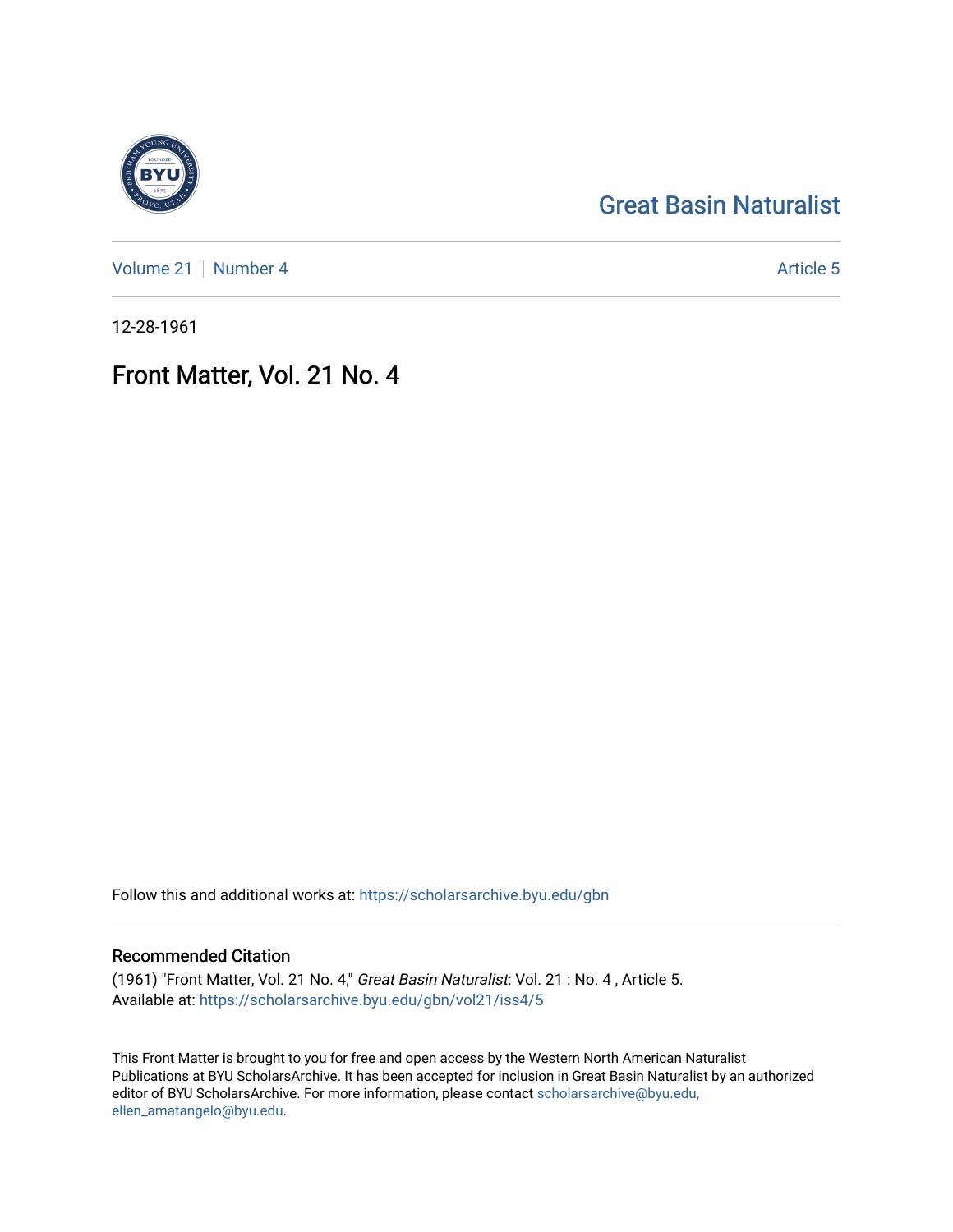

# Great Basin MUS. COMP. ZOOL MAR- 21962

yHiVERSIIY

**RACIDED** 

Volume XXI December 28, 1961 No. 4

#### TABLE OF CONTENTS

| Undescribed Species of Nearctic Tipulidae (Diptera). I.      |  |  |  |  |  |  |  |  |
|--------------------------------------------------------------|--|--|--|--|--|--|--|--|
| New Species of Bark Beetles (Coleoptera: Scolytidae), Mostly |  |  |  |  |  |  |  |  |
| Mexican. Part VI. By Stephen L. Wood  87                     |  |  |  |  |  |  |  |  |
| New Tingidae from South India (Hemiptera). Illustrated.      |  |  |  |  |  |  |  |  |
| By Carl J. Drake and M. Mohanasundarum  108                  |  |  |  |  |  |  |  |  |
|                                                              |  |  |  |  |  |  |  |  |



PUBLISHED BY BRIGHAM YOUNG UNIVERSITY